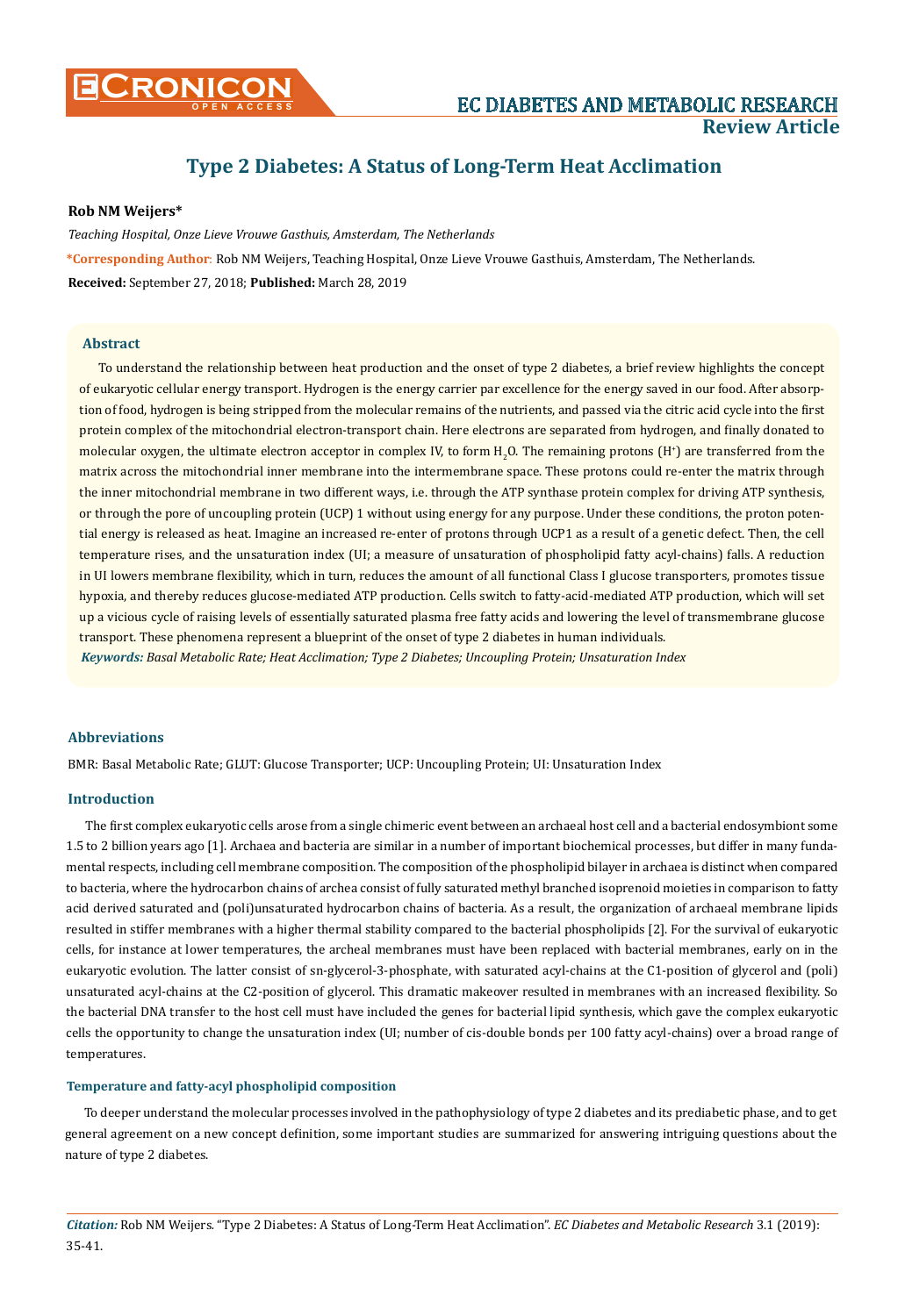The 'Impaired glucose transport' study results indicated that transmembrane glucose transport was the rate-controlling step in the reduced insulin-stimulated muscle glycogen synthesis in individuals with type 2 diabetes. Moreover, the time course of insulin and its concentration in the interstitial fluid were similar in both individuals with diabetes and healthy controls [3]. Study results examining the hypothesis that reduced expression of glucose transporter (GLUT) 4 is a characteristic finding in the skeletal muscles of subjects with type 2 diabetes showed a similar expression of both GLUT4-mRNA and GLUT1-mRNA in subjects with type 2 diabetes and body-weightmatched healthy controls [4]. These data may point in the direction of conformational changes of the 3D structure of GLUTs [5], which result from alterations in membrane phospholipid composition of type 2 diabetes individuals, compared to healthy controls.

The data described above lend support to the hypothesis that a change of thermogenesis might be the cause of the decreased insulinstimulated muscle glycogen synthesis in type 2 diabetes. In this context, cell membranes are rather sensitive to temperature fluctuations, which affect their physical-chemical properties and, consequently, the functioning of embedded proteins, including glucose transporters [6].

The adaptation of an integrated bilayer system to an environmental factor such as temperature is referred to as homeoviscous adaptation. Fine examples of homeoviscous adaptation are results of several studies, which investigated the effects of temperature acclimation on the phospholipid membrane composition of aquatic organisms. Acclimation is the process in which an individual organism adjusts to a change in its environment (such as a change in temperature). These studies consistently reported that cold acclimation generates an increase in cell membrane polyunsaturation [7,8]. So to keep a flexible and effective membrane at low temperatures, aquatic organisms actualize an increased concentration of unsaturated fatty acids relative to those at warmer temperatures [9] (Table 1). Evolution by natural selection forced cold-acclimated fishes to raise their concentration of unsaturated fatty acids. Recall that the introduction of more carbon-carbon cis-double bonds into a phospholipid fatty-acyl chain leads to an appreciable reduction in the fatty acid melting point and, consequently, to a larger value for area A, the surface of the cross-section of the cylindrical part of the phospholipid molecule (the hydrocarbon region), which increases membrane flexibility (fluidity) [10]. A fine example is the insertion of one or more carbon-carbon cis-double bounds into stearic acid (C18:0, melting point (mp) 69.9°C), oleic acid (C18:1 n-9, mp 13°C); linoleic acid (C18:2 n-6, mp -5°C), and  $\alpha$ -linolenic acid (C18:3 n-3, mp -11°C). It is important to note that the homeoviscous adaptation is a reversible process and existed as early as the beginning of the Ordovicium, approximately 500 to 400 million years ago.

|              | $15^{\circ}$ C | $25^{\circ}C$ | $30^{\circ}$ C |
|--------------|----------------|---------------|----------------|
| SFAs (%)     | 17.84          | 19.92         | 38.40          |
| MUFAs $(%)$  | 16.10          | 16.10         | 26.60          |
| PUFAs $(\%)$ | 65.70          | 61.50         | 34.90          |
| UГ           | 349.9          | 325.9         | 189.9          |

*Table 1: Fatty acid composition (% of total fatty acids) and UIs of membrane phospholipids in fathead minnow (Pimephales promelas) musclea .*

*a : The calculations of the UI value are based on the original data listed by Fadhlaoui., et al [9]. UI: Unsaturation Index; SFA: Saturated Fatty Acid; MUFA: Mono-Unsaturated Fatty Acid; PUFA: Poly-Cis-Unsaturated Fatty Acid.*

Recently, Hanssen., *et al*. published an extensive article reporting that 10d of cold acclimation (14 - 15°C) markedly increased peripheral insulin sensitivity by on average about 43% in eight type 2 diabetes subjects [11]. Cold acclimation resulted in an enrichment of GLUT4 at sarcolemma, which facilitated the uptake of glucose. The GLUT4 translocation could not be explained by AMPK activation or improved insulin. In my view, a cold environment leads to a reduction in membrane fluidity, which is counteracted by an increase in cell membrane polyunsaturation. The latter causes an increase in UI, which in turn, rises membrane flexibility and as a consequence favors the GLUT4 translocation.

A good example of evolutionary heat acclimation lies hidden in the relationship between the mammalian body mass (M, g) and the basal metabolic rate (BMR; ml of O<sub>2</sub> per hour) in an allometric equation of the form: BMR = 4.12 x M<sup>0.69</sup> [12]. This relationship, with an allometric coefficient of 0.69, means that the BMR grows at a slower rate than the body mass, referred to as the slow-down principle. To understand the rationale behind the slow-down principle, let us suppose, as a thought experiment, the multi-celled development of a single-celled, cube-shaped eukaryote, which grows in a Cartesian coordinate system with the same speed in all three directions. As can be easily seen, this procedure creates a sequence of cube-shaped eukaryote generations with one cell extension in each of the three dimensions per new generation. The array number denotes the number of unit-cubes on the x-axis. Thus the first single-celled, cube-shaped eukaryote obtains array number 1. The first generation of this cubic species obtains array number 2 and consists of cube-shaped eukaryotic cells composed of 8 (2<sup>3</sup>) unit cubes, the second generation cells with array number 3 are composed of 27 (3<sup>3</sup>) unit cubes, and so on (Table 2). It should also be mentioned here that each unit cell continuously burns food in oxygen and the molecular remains of the food are eventually converted into ATP and heat. For an adequate cell temperature, the one-unit cube cell exchanges one metabolic heat unit per time unit with the environment. Thus the first eukaryotic cell with array number 1 exchanges with the environment one heat unit per time unit through 6 identical surface planes. The cubic species with array number 2, consisting of 8 (2<sup>3</sup>) unit cells with a total of 24 (6 x

36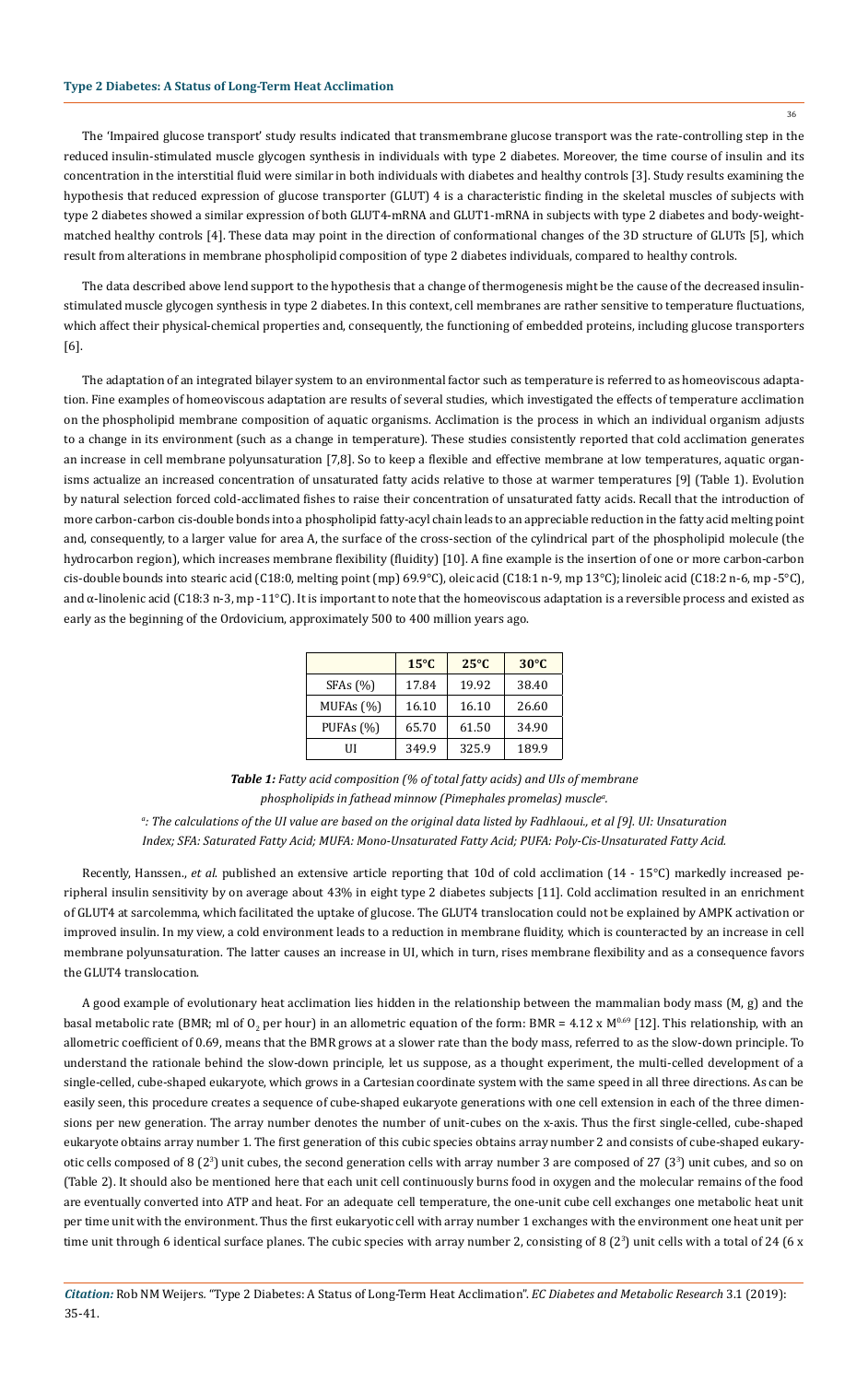37

 $2^2$ ) unit surface planes, needs to exchange 8 ( $2^3$ ) heat units per unit time. The cubic species with array number 3 are made up of 27 ( $3^3$ ) unit cubes with a total of 54 (6 x 3<sup>2</sup>) unit surface planes for exchanging 27 (3<sup>3</sup>) heat units per unit time. The important outcome of the growing cube-shaped eukaryote is that the number of heat units to be exchanged per time unit increases by its cube, whereas the number of unit surface planes increases by its square (Table 2). In other words, a characteristic of the development of this eukaryotic live is that an increase in mass is associated with a rise in body mass temperature.

|                                   |                         | <b>Total cube</b>                            |                                       |
|-----------------------------------|-------------------------|----------------------------------------------|---------------------------------------|
| <b>Growth of cubic</b><br>species | Number of<br>unit cubes | Required number of heat<br>units to exchange | Number of unit-cube<br>surface planes |
| Original cube                     | 1                       |                                              | 6                                     |
| First generation                  | $8(2^3)$                | $8(2^3)$                                     | $24(6 \times 2^2)$                    |
| Second generation                 | $27(3^3)$               | $27(3^3)$                                    | 54 (6 x 3 <sup>2</sup> )              |
| Third generation                  | $64(4^3)$               | $64(4^3)$                                    | 96 (6 x 4 <sup>2</sup> )              |
| Fourth generation                 | $125(5^3)$              | $125(5^3)$                                   | 150 (6 x 5 <sup>2</sup> )             |
| Fifth generation                  | $216(6^3)$              | $216(6^3)$                                   | 216 (6 $\times$ 6 <sup>2</sup> )      |
| Sixth generation                  | 343 $(7^3)$             | 343 $(7^3)$                                  | 294 (6 x $7^2$ )                      |
| Seventh generation                | 512 $(8^3)$             | 512 $(8^3)$                                  | 384 (6 x 8 <sup>2</sup> )             |

*Table 2: Thought experiment of multi-celled development of a single-celled, cube-shaped eukaryote cell, which grows in a Cartesian coordinate system with the same speed in all three directions, and exchanges with its environment per unit-cell one heat unit per time unit.*

To prevent overheating caused by an increase in body mass, natural selection resulted in species whose basal metabolic rate grew at a slower rate than the body mass. The slower rate was achieved by a time-dependent reduction in the cell membrane UI, while membrane bilayers showed essentially no change in the percentage of saturated acyl chains with changes in species size. So the membrane bilayers of small mammals were generally high in docosahexaenoyl chains (C22:6 n-3) and low in oleyl chains (C18:1 n-9), and the opposite was observed in large mammals [13]. A telling example of body core temperature regulation during the evolution period from mouse to *Homo sapiens* is the reduction in the skeletal muscle percentage of docosahexaenoyl chains (C22:6 n-3) from approximately 30% to 2% in parallel with a body mass increase ranging from approximately 10 grams to 85,000 grams [13]. Besides skeletal muscle, heart, liver, and kidney tissue phospholipids have also exhibited allometric trends.

The reduction in docosahexaenoyl chains lowers the membrane flexibility, which in turn, reduces the amount of all functional Class I glucose transporters, and thereby reduces the transmembrane glucose flux. That means endogenous temperature variations modulate the phospholipid fatty-acyl chain composition of mammalian organisms, which indicates a causal relationship between the two variables UI and heat production.

Also the mass-specific metabolic rate of birds depends on the relative balance between mono-unsaturated and polyunsaturated acyl chains in membrane bilayers [13]. Thus there is strong evidence that the slow-down principle is conserved universally across eukaryotic life - say, during nearly 2 billion years of evolution. In summary, adaptive thermogenesis occurs in all warm-blooded species [8,14].

Today, a human parallel of this evolutionary principle still occurs during a pregnancy, i.e. an increase in maternal mass and a temperature rise by roughly 1°C generates a reduction in the maternal UI. A reduction in UI lowers the maternal membrane flexibility, which in turn, reduces the amount of all functional Class I glucose transporters, and thereby increases the maternal plasma-glucose concentration and insulin level. The well documented data of appreciable increases in fasting serum insulin levels and free fatty acid concentrations during pregnancy support the hypothesis of the slow-down principle [15-17]. All in all, a fine example of a status of short-term heat acclimation.

In a previous study, we discussed that exercise training increases the conversion of white fat into brown adipose tissue. Brown adipose tissue consists of more saturated fatty-acyl chains, compared to white fat. So burning brown fat lowers the concentration of saturated free fatty acids, which in turn, leads to an increase in membrane flexibility and thereby promotes the transmembrane glucose flux [18].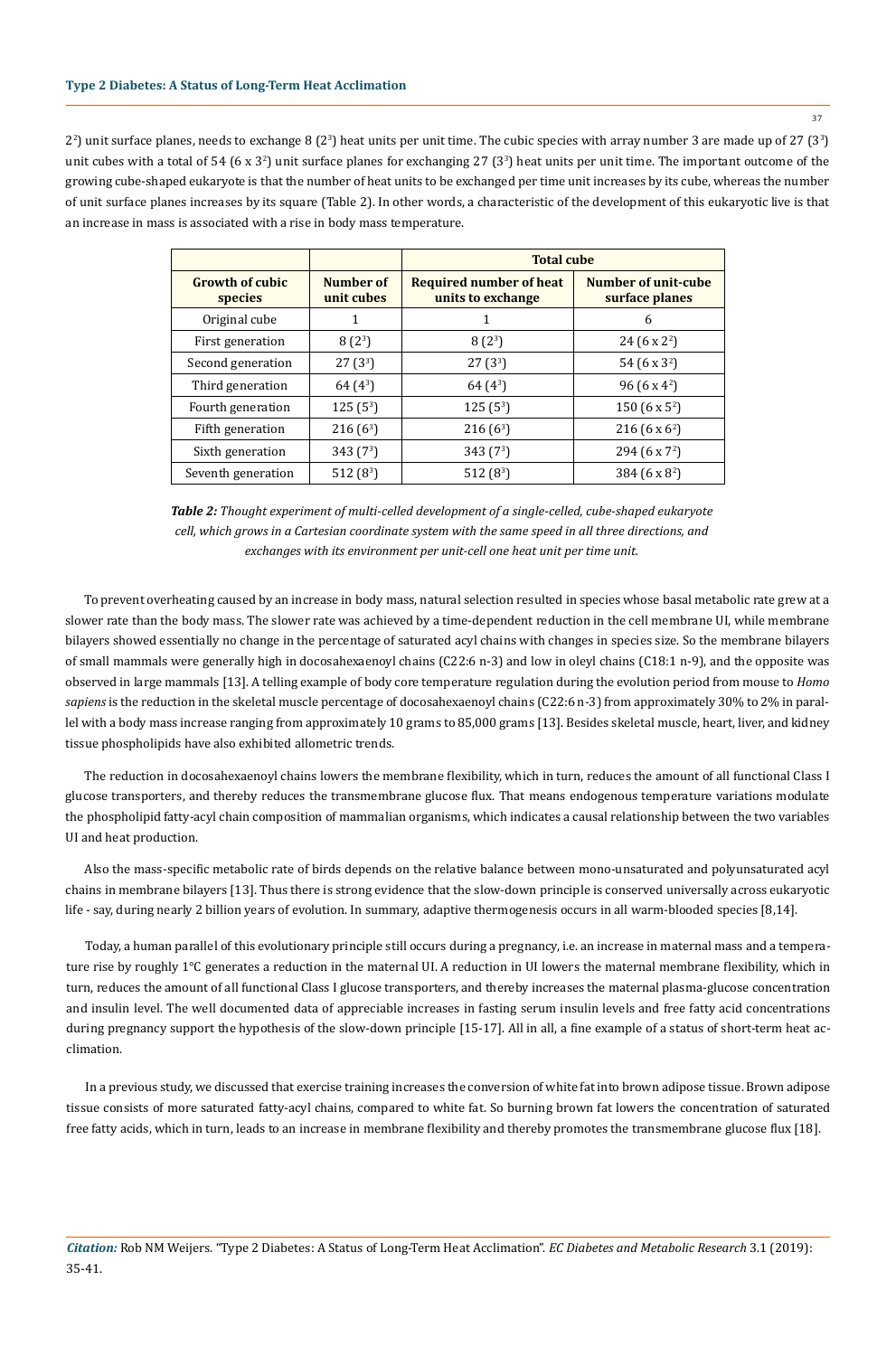#### **Heat production and its relevance in type 2 diabetes**

Mitochondria are the powerhouses of the eukaryotic cells. They are surrounded by a simple outer membrane and a more complex inner membrane. The space between these two membranes is referred to as the intermembrane space and the space surrounded by the inner membrane as the matrix. The four protein complexes of the respiratory chain are embedded in the inner mitochondrial membrane, together with the enzyme ATP synthase and the uncoupler proteins (UCPs) [19].

To understand a possible scenario for a causal relationship between heat production and the onset of type 2 diabetes mellitus, you will find here a brief synopsis of the concept of the eukaryotic cellular energy transport system. Hydrogen is the energy carrier par excellence for the energy saved in our food. After absorption of our food, hydrogen is being stripped from the molecular remains of these nutrients, and passed via the citric acid cycle into the first protein complex, complex I, of the four distinct mitochondrial respiratory protein complexes. Although the precise mechanism is not known, complex I rids the electron of its energy carrier hydrogen, which results in a proton (H<sup>+</sup>). The electrons are drawn onwards in the respiratory chain to the ultimate electron acceptor oxygen to form H<sub>2</sub>O. For each pair of electrons stripped from food, ten protons are ferried across the inner mitochondrial membrane into the intermembrane space that builds up a proton gradient across the inner mitochondrial membrane with an electrochemical potential of  $\sim$ 200 mV. The protons present in the intermembrane space can re-enter the matrix through the inner membrane in two different ways.

The most famous road of this return is through the mitochondrial enzyme complex ATP synthase. Its  ${\rm F}_0$  complex forms the transmembrane channel through which protons move to drive ATP synthesis. Via an alternative way protons, uncoupled from mitochondrial ATP production, can re-enter the matrix through the pore of uncoupling protein UCP1 without using energy for any purpose, and dissipate their potential energy as heat [19]. Although UCP1 has an unchallenged and evident thermogenic effect, a consensus concerning its mode of action and the control of its functional activity has not yet been reached.

Experimental data of intracellular temperature mapping, based on a novel fluorescent polymeric thermometer and fluorescence lifetime imaging microscopy, demonstrated clearly the existence of mitochondrial-mediated heat production [20]. This heat production was observed as a proximal local temperature increase. It could be concluded that the local temperature near the mitochondria was higher than the temperature of the rest of the space in the cytosol (aside from the centrosome). Furthermore, this local heat release from mitochondria is accelerated when ATP synthesis is stalled by an uncoupling reagent [21]. Despite incomplete understanding of the uncoupling functions for maintaining energy homeostasis, all this suggests that, in healthy subjects, a balance exists between the amount of mitochondrial intermembrane-space protons, which re-enter the matrix through the ATP synthase for driving ATP synthesis on the one hand, and the amount of mitochondrial intermembrane-space protons, which re-enter the matrix through UCP1 and releasing their energy as heat on the other.

Now we are able to discuss the consequences of a hypothetical genetic anomaly, which shifts the existing equilibrium of proton transport between these two pathways in the direction of UCP1. More specifically, we hypothesize a status of an increased flux of intermembrane-space protons through UCP1 to the matrix, which causes hyperthermia (Figure 1). To keep the body core temperature within the narrow range compatible with live, the slow-down principle enters into force. This principle leads to an appreciable reduction in UI of membrane phospholipids, and thereby lowers the membrane flexibility and reduces the amount of all functional Class I glucose transporters.

These phenomena represent a blueprint of the presence of type 2 diabetes in human individuals. Recall that Kelley et al. reported impaired functional capacity and morphological alterations of mitochondria obtained from the *vastus lateralis* muscle of volunteers with type 2 diabetes [22]. The observations of reduced activity of rotenone-sensitive NADH:O<sub>2</sub> oxidoreductase, a smaller mean size of mitochondria with a less clearly defined internal membrane structure, and smaller cristae are in line with the hypothesis that type 2 diabetes is a status of long-term heat acclimation.

#### **Conclusions**

To my mind, at least, the updated scheme of the onset of type 2 diabetes as a status of long-term heat acclimation makes a great deal of sense, which potentially sheds new light on the pathogenesis of type 2 diabetes. The refined working hypothesis describes the simplest possible scenario for the development of this disease and is compatible with a vast amount of published data in this area. A status of longterm heat acclimation leads to an appreciable and lifelong reduction in UI [23,24]. A reduction in UI lowers membrane flexibility, which in turn, reduces the amount of all functional Class I glucose transporters, and promotes tissue hypoxia. These items might be the main cause of hyperglycemia, and the onset of vascular and neurological lesions in type 2 diabetes. The new light on the pathogenesis of type 2 diabetes means that antihyperglycemic agents control glycemia without influencing the UI, while exercise in combination with diet largely restores [25] the transmembrane glucose flux through raising the UI. It is advisable for physicians to lay emphasis not only on glycemic outcomes but also on prevailing UI levels of individuals with type 2 diabetes or with high risk for type 2 diabetes.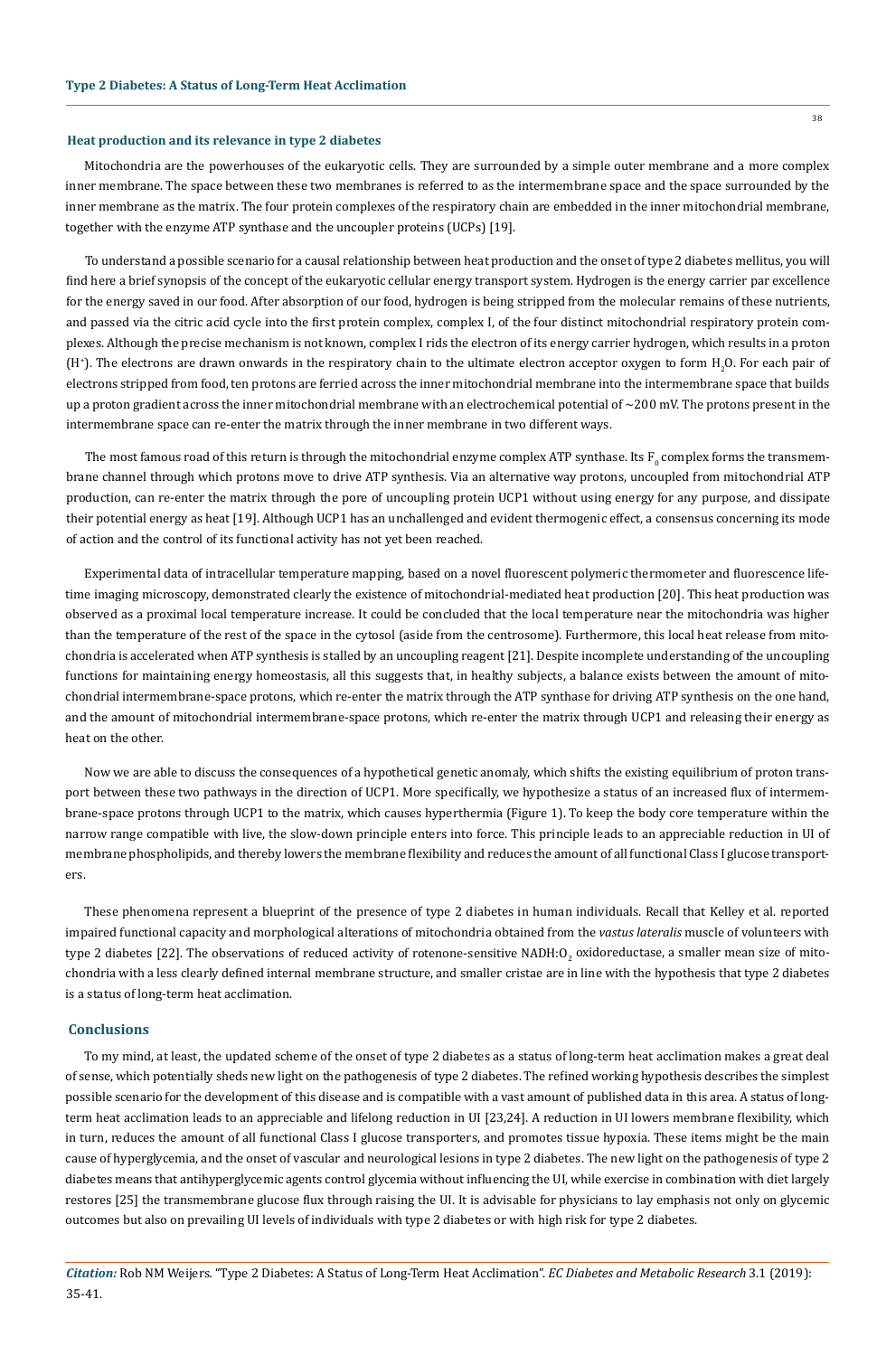

*Figure 1: Although the results of genome-wide screen for type 2 diabetes susceptibility genes are still being debated, a refined working hypothesis proposes that the primary effect of the involved genes generates an increased flux of mitochondrial intermembrane-space protons through UCP1 into the matrix, which causes an increase of extra heat. This process initiates the slow-down principle.* 

#### *UCP: Uncoupling Protein; FFA: Free Fatty Acid; GLUT: Glucose Transporter.*

In a previous study, we discussed the beneficial effect of exercise on membrane flexibility, and the importance of the assessment of UI [26]. The benefit of exercise is the increased demand for ATP synthesis. Exercise activates the transcription of the genes, which encode the components of ATP-synthases for the production of extra molecules ATPase, whereas it leaves alone the transcription of the UCP1. That may generate a shift in the balance of protons escaping through the UCP-channel and the ATPase channel, in favor of the latter, which ameliorates the status of long-term heat acclimation.

Now we have summarized the current knowledge about cell membranes, we can answer the question: What went wrong with the animal models for dissecting the underlying mechanisms of type 2 diabetes? [27]. When selecting a model, one of the issues that should be considered is whether it reproduces the major clinical symptoms of type 2 diabetes. There is increasingly powerful evidence to support the suggestion that the mean feature of type 2 diabetes is a status of long-term heat acclimation characterized by a reduction in UI. However, the used models are based solely on the principle that they reproduce a status of progressive development of insulin resistance and lack of appropriate compensation by the β-cells leading to a relative insulin deficiency [28]. This is probably the number one reason for the growing awareness of the limitations of some widely used animal models in type 2 diabetes research.

A surprising result of our thought experiment with the growing cube-shaped eukaryote is the required number of heat units, which should be exchanged per time unit, increases by its cube, whereas the number of unit surface planes increases by its square. The consequences of overheating should be functional decline of mitochondria. A way out is to restrict the required number of heat units, which should be exchanged with the environment. In mathematics, this can be realized by multiplication the exponential value 3 (Table  $2, 3<sup>th</sup>$  column; required number of heat units) by the value 2/3. It should be noted that for all generations of the original cubic species this operation results in the value 2. In that way, the different generations of cells will mimic the heat exchange profile of the eukaryotic one-unit cell. For example, the cubic species with array number 4, which is made up of 64  $(4<sup>3</sup>)$  unit cubes with a total of 96  $(6 \times 4<sup>2</sup>)$  unit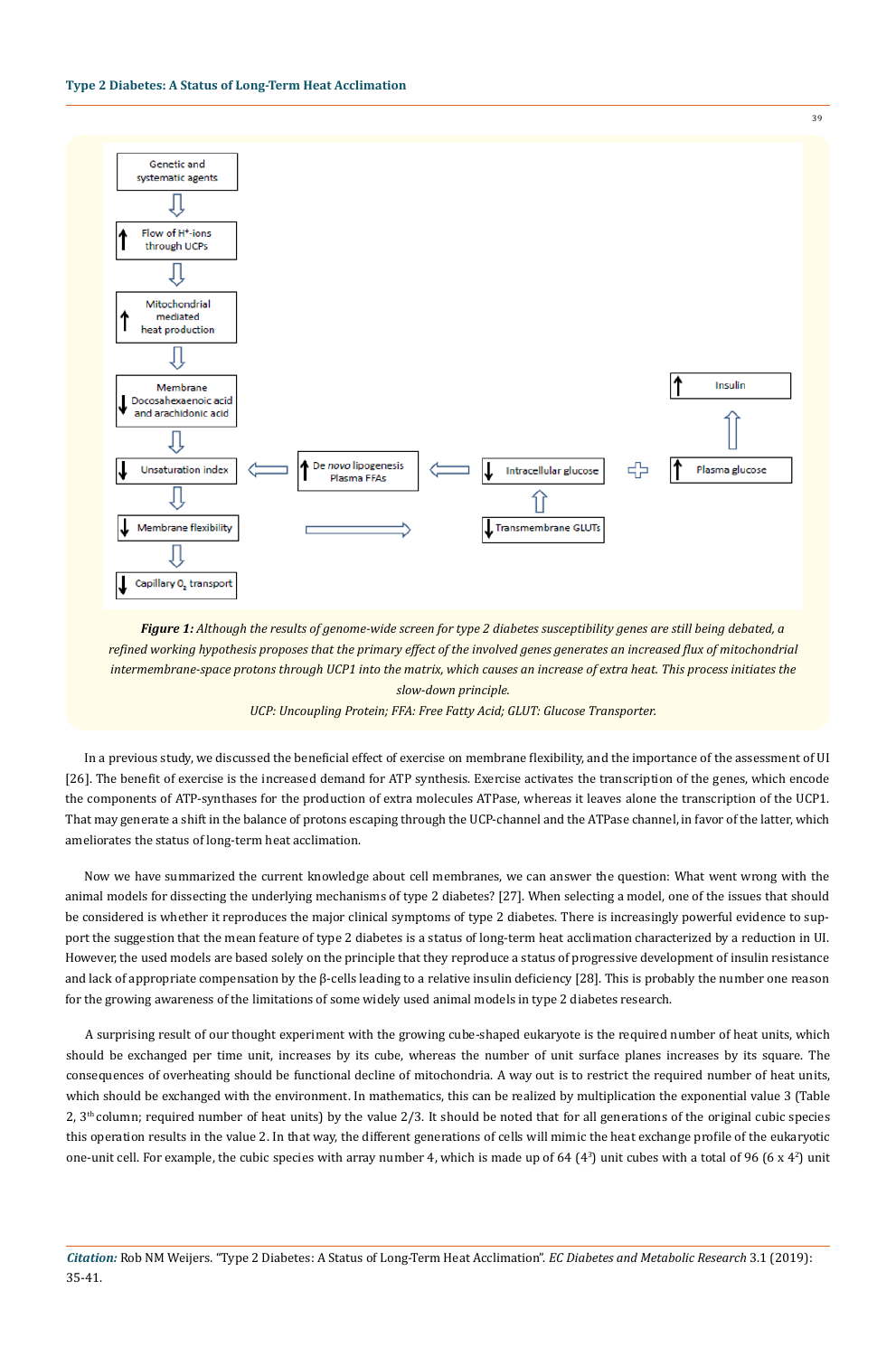surface planes, needs to exchange 64 (43) heat units per unit time (Table 2). After multiplying the exponent value 3 of the required number of 64 (43 ) heat units, which should be exchanged, by 2/3, each of the remaining 16 heat units have at their disposal 6 out of 96 unit-cube surface planes for heat exchange, which mimics the situation of the original single-celled eukaryote. This methodology is applicable to all generations. Of note, the found correction factor value 2/3 is almost identical to the allometric coefficient of 0.69, which is based on relevant data from the literature for 619 species with masses that ranged from 3-300,000g [11]. This result underlines that the thought experiment is a reliable representation of the slow-down principle.

So apparently, if we want to cure type 2 diabetes, we have to find a genuine solution for lowering the increased amount of mitochondrial intermembrane space protons, which re-enter the matrix through UCP1. For the moment, however, that search will be hampered because of an accord of the definition of an uncoupling protein has yet not been reached, a consensus concerning the mode of action of UCP1 and its functional activity has also not been reached, and a high-resolution 3D crystal structure of UCP1 is not yet available [29]. However, knowledge and understanding of the presented issues are essential for informing public health programmes and policy, based on the expectation that these concepts will affect governmental decision-making regarding public health issues.

# **Bibliography**

- 1. [Lane N. "The vital question: Why is live the way it is?" London: Profile Books LTD \(2015\).](http://nick-lane.net/books/the-vital-question-why-is-life-the-way-it-is/)
- 2. Jain S., *et al*[. "Biosynthesis of archaeal membrane ether lipids".](https://www.ncbi.nlm.nih.gov/pubmed/25505460) *Frontiers in Microbiology* 5 (2014): 641.
- 3. Cline GW., *et al*[. "Impaired glucose transport as a cause of decreased insulin-stimulated muscle glycogen synthesis in type 2 diabetes".](https://www.ncbi.nlm.nih.gov/pubmed/10413736) *[New England Journal of Medicine](https://www.ncbi.nlm.nih.gov/pubmed/10413736)* 341.4 (1999): 240-246.
- 4. Pedersen O., *et al*[. "Evidence against altered expression of GLUT1 or GLUT4 in skeletal muscle of patients with obesity or NIDDM".](https://www.ncbi.nlm.nih.gov/pubmed/2354749) *Diabetes* [39.7 \(1990\): 865-870.](https://www.ncbi.nlm.nih.gov/pubmed/2354749)
- 5. Zakim D., *et al*[. "The importance of phospholipid-protein interactions for regulation of the activities of membrane-bound enzymes".](https://link.springer.com/chapter/10.1007/978-1-4613-3006-6_10) [In: Herman RH, Cohn RM, McNamara PD \(eds\). Principles of metabolic control in mammalian systems. Springer, Boston MA \(1980\).](https://link.springer.com/chapter/10.1007/978-1-4613-3006-6_10)
- 6. Hochachka P., *et al*[. "Biochemical Adaptation: Mechanism and Process in Physiological Evolution". Oxford University Press, United](https://iubmb.onlinelibrary.wiley.com/doi/full/10.1002/bmb.2002.494030030071) [States of America \(2002\).](https://iubmb.onlinelibrary.wiley.com/doi/full/10.1002/bmb.2002.494030030071)
- 7. Grim JM., *et al*[. "Temperature acclimation alters oxidative capacities and composition of membrane lipids without influencing](https://www.ncbi.nlm.nih.gov/pubmed/20086129) [activities of enzymatic antioxidants or susceptibility to lipid peroxidation in fish muscle".](https://www.ncbi.nlm.nih.gov/pubmed/20086129) *Journal of Experimental Biology* 213.3 [\(2010\): 445-452.](https://www.ncbi.nlm.nih.gov/pubmed/20086129)
- 8. [Hazel JR. "Thermal adaptation in biological membranes: is homeoviscous adaptation the explanation?"](https://www.ncbi.nlm.nih.gov/pubmed/7778864) *Annual Review of Physiology*  [57 \(1995\): 19-42.](https://www.ncbi.nlm.nih.gov/pubmed/7778864)
- 9. Fadhlaoui M., *et al*[. "Temperature and metal exposure affect membrane fatty acid composition and transcription of desaturases and](https://www.ncbi.nlm.nih.gov/pubmed/29132009) [elongases in fathead minnow muscle and brain".](https://www.ncbi.nlm.nih.gov/pubmed/29132009) *Ecotoxicology and Environmental Safety* 148 (2018): 632-643.
- 10. [Weijers RNM. "Lipid composition of cell membranes and its relevance in type 2 diabetes mellitus".](https://www.ncbi.nlm.nih.gov/pubmed/22698081) *Current Diabetes Reviews* 8.5 [\(2012\): 390-400.](https://www.ncbi.nlm.nih.gov/pubmed/22698081)
- 11. Hanssen MJW., *et al*[. "Short-term cold acclimation improves insulin sensitivity in patients with type 2 diabetes mellitus".](https://www.ncbi.nlm.nih.gov/pubmed/26147760) *Nature Medicine* [21.8 \(2015\): 863-865.](https://www.ncbi.nlm.nih.gov/pubmed/26147760)
- 12. White CR. *et al.* "Mammalian basal metabolic rate is proportional to body mass<sup>2/3</sup>". Proceedings of the National Academy of Sciences of *[the United States of America](https://www.ncbi.nlm.nih.gov/pubmed/12637681)* 100.7 (2003): 4046-4049.
- 13. [Hubert AJ. "Life, death and membrane bilayers".](https://www.ncbi.nlm.nih.gov/pubmed/12796449) *Journal of Experimental Biology* 206.14 (2003): 2303-2311.
- 14. Wijers SLJ., *et al*[. "Recent advances in adaptive thermogenesis: potential implications for the treatment of obesity".](https://www.ncbi.nlm.nih.gov/pubmed/19021870) *Obesity Reviews*  [10.2 \(2009\): 218-226.](https://www.ncbi.nlm.nih.gov/pubmed/19021870)

40